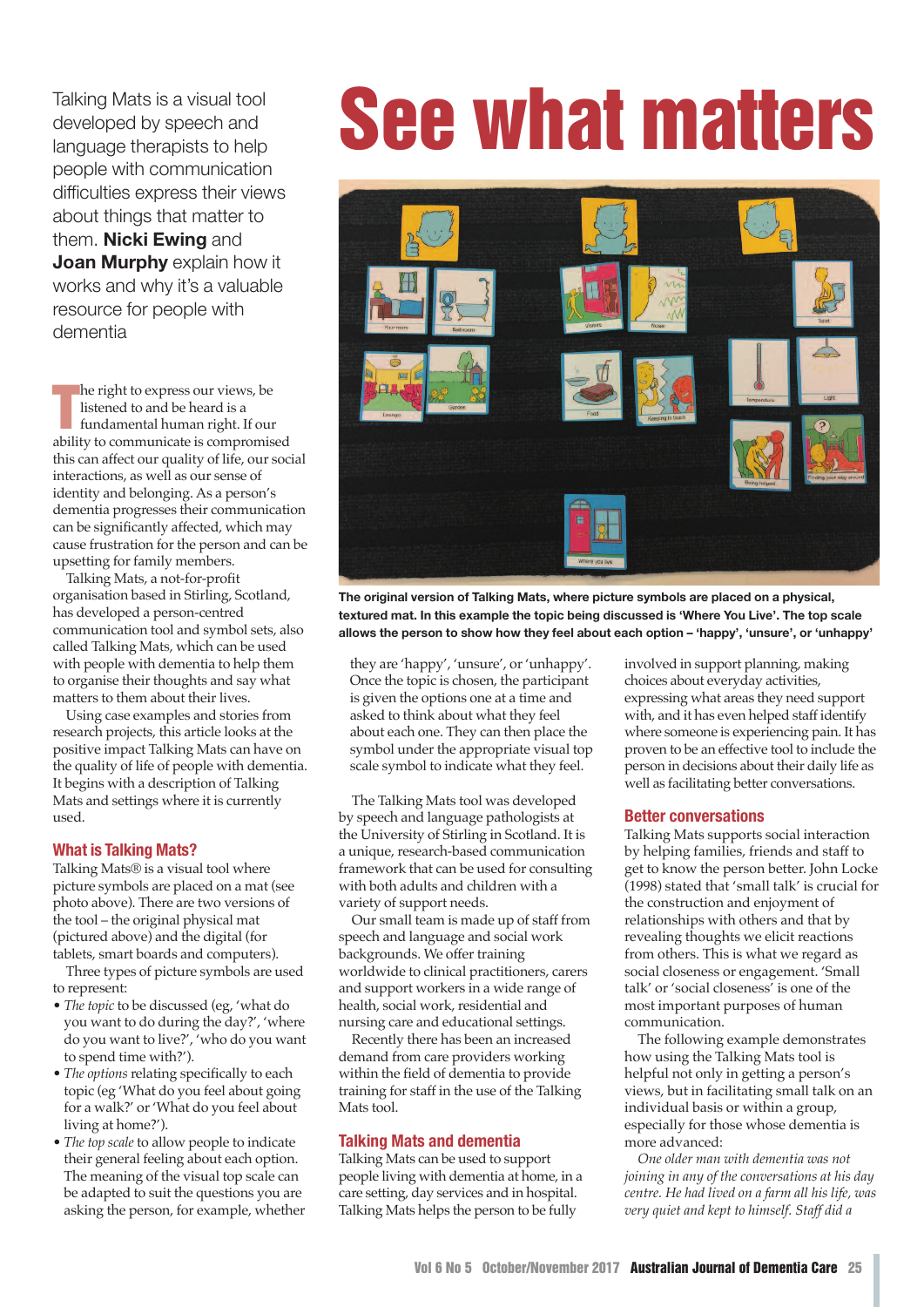

**Accredited Talking Mats trainer Dr Lyn Phillipson (left) from the University of Wollongong, shows Jodi Agnew how to use the Talking Mats resource. Jodi is an At Home Care Worker at IRT At Home Illawarra. Photo: Brodie McDonald, IRT Group**

*Talking Mat on 'Activities' to find out what he liked and didn't like to do. They were surprised when he began to talk about the dances he used to go to in the nearby village when he was a young man. Others were around the table and began to join in the conversation, sharing their own memories about growing up in that area. Not only was there great interaction, but staff gained lots of new information which deepened their understanding of those they were supporting.*

# **Symbol sets**

Talking Mats has developed a wide range of symbol sets based on the World Health Organisation International Classification of Functioning, Disability and Health (WHO ICF) framework (WHO 2001), which allows the listener to obtain the person's views on a wide range of topics. Within the 'Health and Well-being' symbol set there are 13 different topics.

The following stories are from a small project where family members of people with dementia were trained to use Talking Mats.

## *Using the toilet*

Using the Where You Live symbol set, G explained that he found it difficult to find his way to the toilet in the night.As a result, his wife bought special sensor night lights to help him, which solved their problem.As a result, night-times improved for both of them.

# *Health issues*

One couple used the topic 'You', which includes symbols on health issues. The husband, who has significant communication difficulties, placed the symbol for skin on the 'not happy with' side of the mat. His wife had not been aware of any issues and when they got home she found a rash on his back which required treatment.

#### *Around the home*

One woman with early stage dementia used the 'Where You Live' set to think about her home. Her husband felt that everything was fine, but for herit highlighted things that she felt she should put in place now as she had the insight to anticipate how things might progress. She decided that they should get handrails installed on their stairs.

#### *Mobility*

Another couple did a Talking Mat on 'Mobility'. P's wife was worried as P was becoming increasingly reluctant to go

outside for his regular evening walk and was becoming agitated. Using the mat, P was able to explain that his difficulty with walking was not due to a mobility problem but to his lack of confidence in finding his way in the street. His wife now goes with him and he is much happier. They also did a 'Where You Live' mat which highlighted that he was happy at home. His wife said she felt relieved as she wasn't sure what he was feeling.

### *Trying new things*

Using the 'Self Care' symbol set, one man with early onset dementia said he used to enjoy singing in the shower and, through doing the mat, decided that he now wanted to join a choir. This is not something that had come up in any previous conversations with his wife and children. They were heartened that despite the diagnosis of dementia he was still keen to try new things.

# **Decision making**

Talking Mats can also help inform discussions around a person's capacity to make decisions. If someone struggles to communicate, there is a risk that assumptions are made about lack of capacity and decisions are made on their behalf. If there is uncertainty about a person's ability to make a decision, Talking Mats can be used to help inform assessment of their capacity to do so and what level of decision they are still able to make.

Everyone has the right to get the support they need to make a decision and information to support understanding needs to be given in a way that is appropriate to his/ her circumstances. Talking Mats supports decision making by helping the person:

# **Talking Mats at home**

Dr Lyn Phillipson (pictured above), recently accredited as a Talking Mats trainer in Australia, has received an IRT Research Foundation grant to explore the use of Talking Mats to aid care planning and assess social care-related outcomes for home care package recipients.

Dr Phillipson, an NHMRC-ARC Dementia Fellow from the University of Wollongong, is investigating the outcomes and experiences of people with dementia who are recipients of Home Care Packages.

"I am really excited about the potential of Talking Mats to enhance communication between people with dementia and their Home Care Package providers," Dr Phillipson said.

"It is essential in a consumer directed care (CDC) model that people's preferences are understood and that their care and supports reflect the things that are most important to them. We know from providers that CDC can be quite challenging with people with dementia. So the support provided by Talking Mats to aid expression and communication of personal preferences is really welcomed."

To find out more about this research contact Dr Phillipson at lphillip@ uow.edu.au